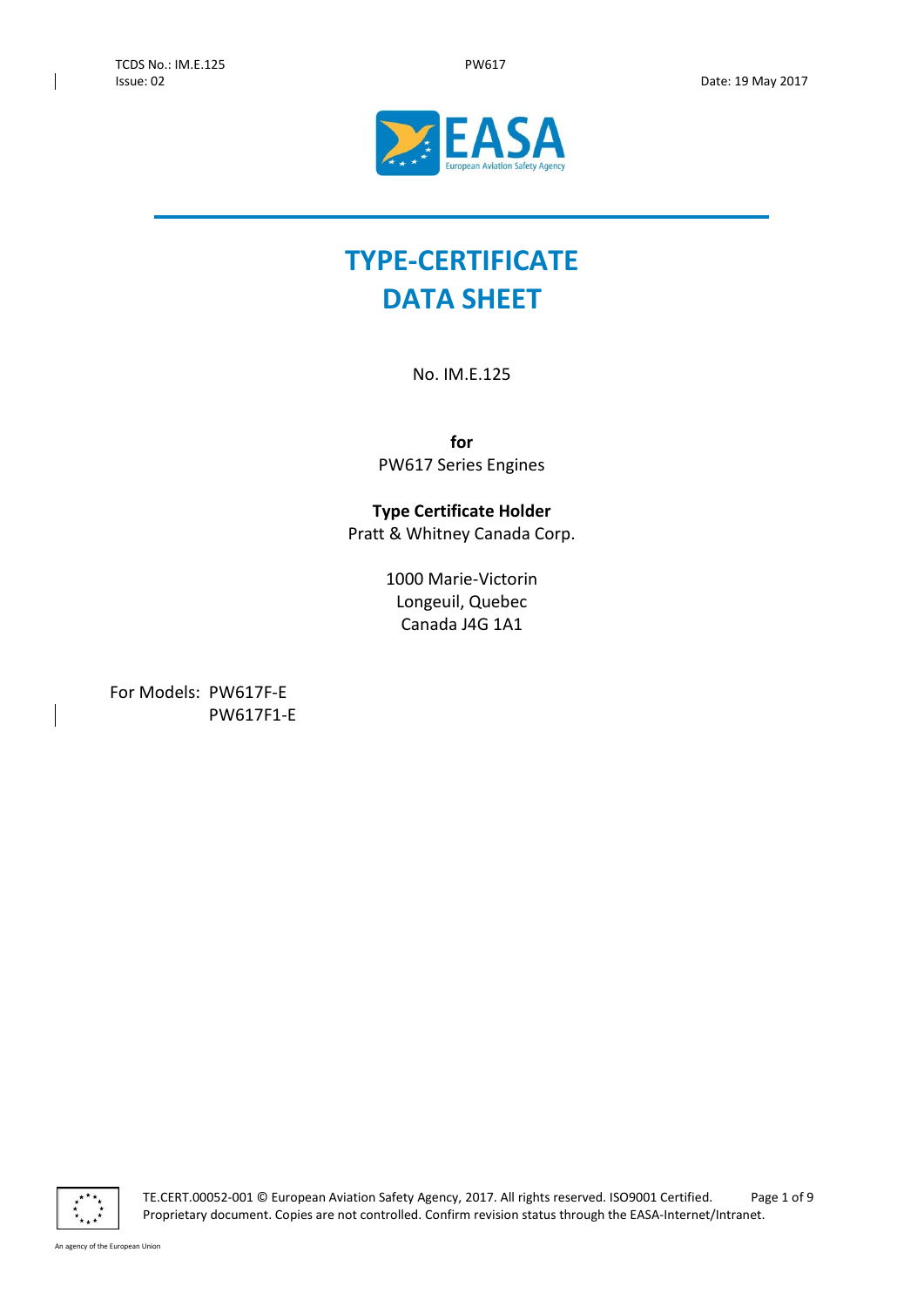Intentionally left blank



TE.CERT.00052-001 © European Aviation Safety Agency, 2017. All rights reserved. ISO9001 Certified. Page 2 of 9 Proprietary document. Copies are not controlled. Confirm revision status through the EASA-Internet/Intranet.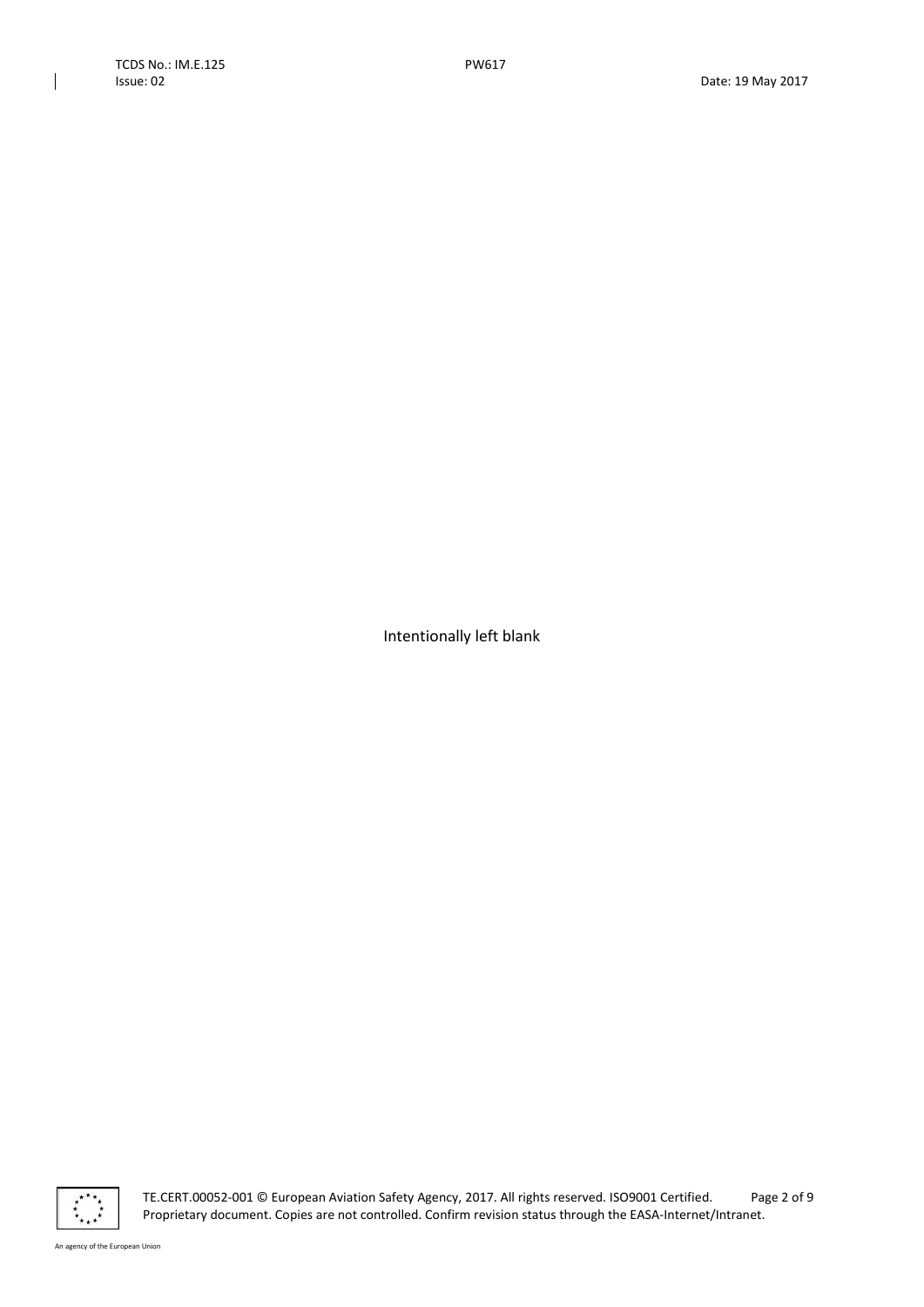## **TABLE OF CONTENTS**

| 2. Reference Date for determining the applicable airworthiness requirements  4 |  |
|--------------------------------------------------------------------------------|--|
|                                                                                |  |
|                                                                                |  |
|                                                                                |  |
|                                                                                |  |
|                                                                                |  |
|                                                                                |  |
|                                                                                |  |
|                                                                                |  |
|                                                                                |  |
|                                                                                |  |
|                                                                                |  |
|                                                                                |  |
|                                                                                |  |
|                                                                                |  |
|                                                                                |  |
|                                                                                |  |
|                                                                                |  |
|                                                                                |  |
|                                                                                |  |
|                                                                                |  |
|                                                                                |  |
|                                                                                |  |
|                                                                                |  |
|                                                                                |  |
|                                                                                |  |
|                                                                                |  |
|                                                                                |  |
|                                                                                |  |
|                                                                                |  |
|                                                                                |  |
|                                                                                |  |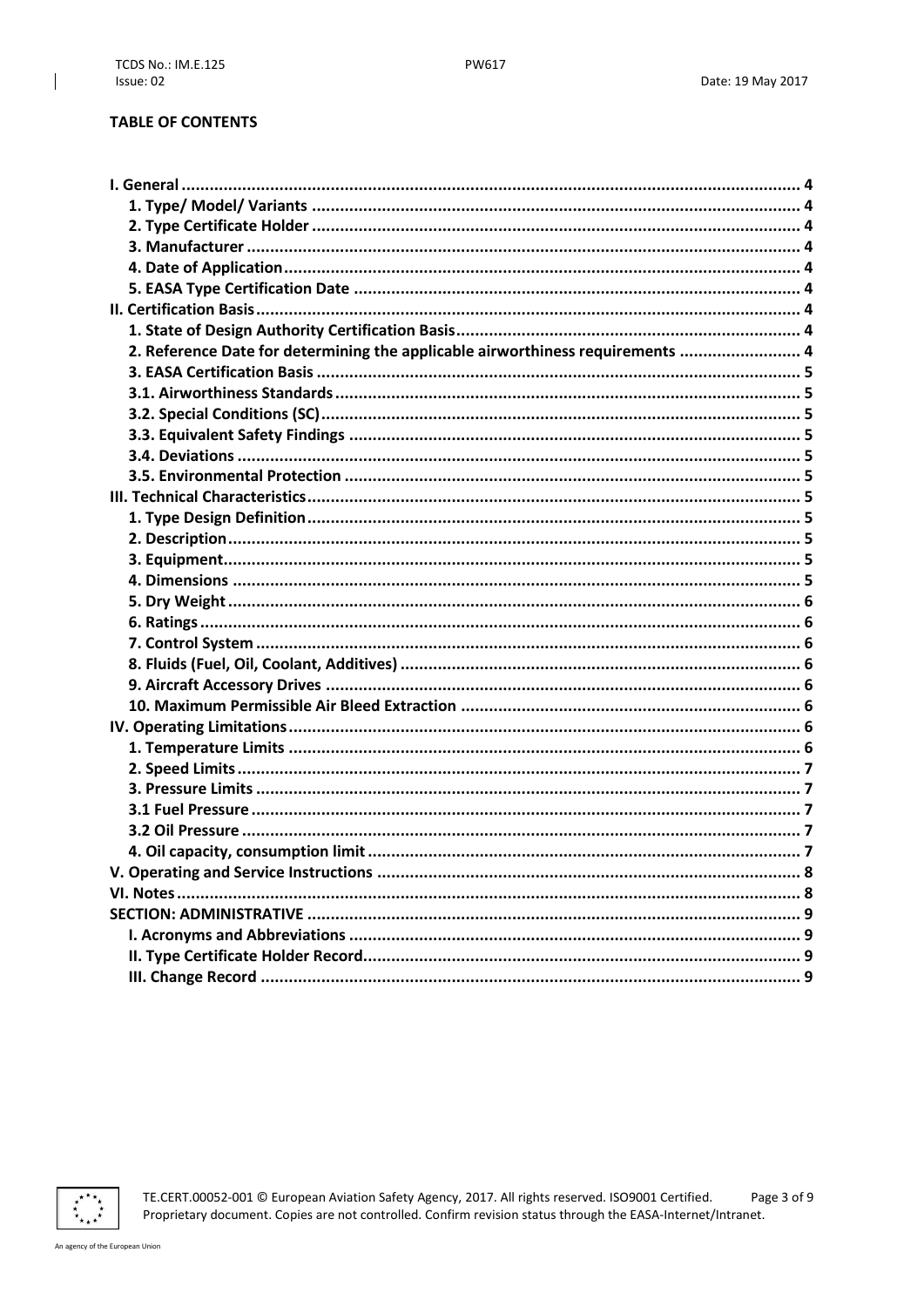## <span id="page-3-0"></span>**I. General**

## <span id="page-3-1"></span>**1. Type/ Model/ Variants**

Type: PW617F Models: PW617F-E, PW617F1-E

## <span id="page-3-2"></span>**2. Type Certificate Holder**

Pratt & Whitney Canada Corp. 1000 Marie-Victorin Longueuil, Quebec Canada J4G 1A1

### <span id="page-3-3"></span>**3. Manufacturer**

Pratt & Whitney Canada Corp. 1000 Marie-Victorin Longueuil, Quebec Canada J4G 1A1

## <span id="page-3-4"></span>**4. Date of Application**

**PW617F-E:** January 10, 2006 **PW617F1-E:** March 7, 2016

## <span id="page-3-5"></span>**5. EASA Type Certification Date**

**PW617F-E:** April 23, 2009 **PW617F1-E:** May 19, 2017

### <span id="page-3-6"></span>**II. Certification Basis**

## <span id="page-3-7"></span>**1. State of Design Authority Certification Basis**

Transport Canada Certification Basis (see also Canadian TC No. E-37)

- 1.1. Airworthiness Standards: AWM Chapter 533 change 8
- 1.2. Airworthiness Manual, Chapter 516, Change 516-07, subchapter B "Aircraft Engine Emissions" which refers to ICAO Annex 16, Volume II

## <span id="page-3-8"></span>**2. Reference Date for determining the applicable airworthiness requirements**

November 9, 2005



TE.CERT.00052-001 © European Aviation Safety Agency, 2017. All rights reserved. ISO9001 Certified. Page 4 of 9 Proprietary document. Copies are not controlled. Confirm revision status through the EASA-Internet/Intranet.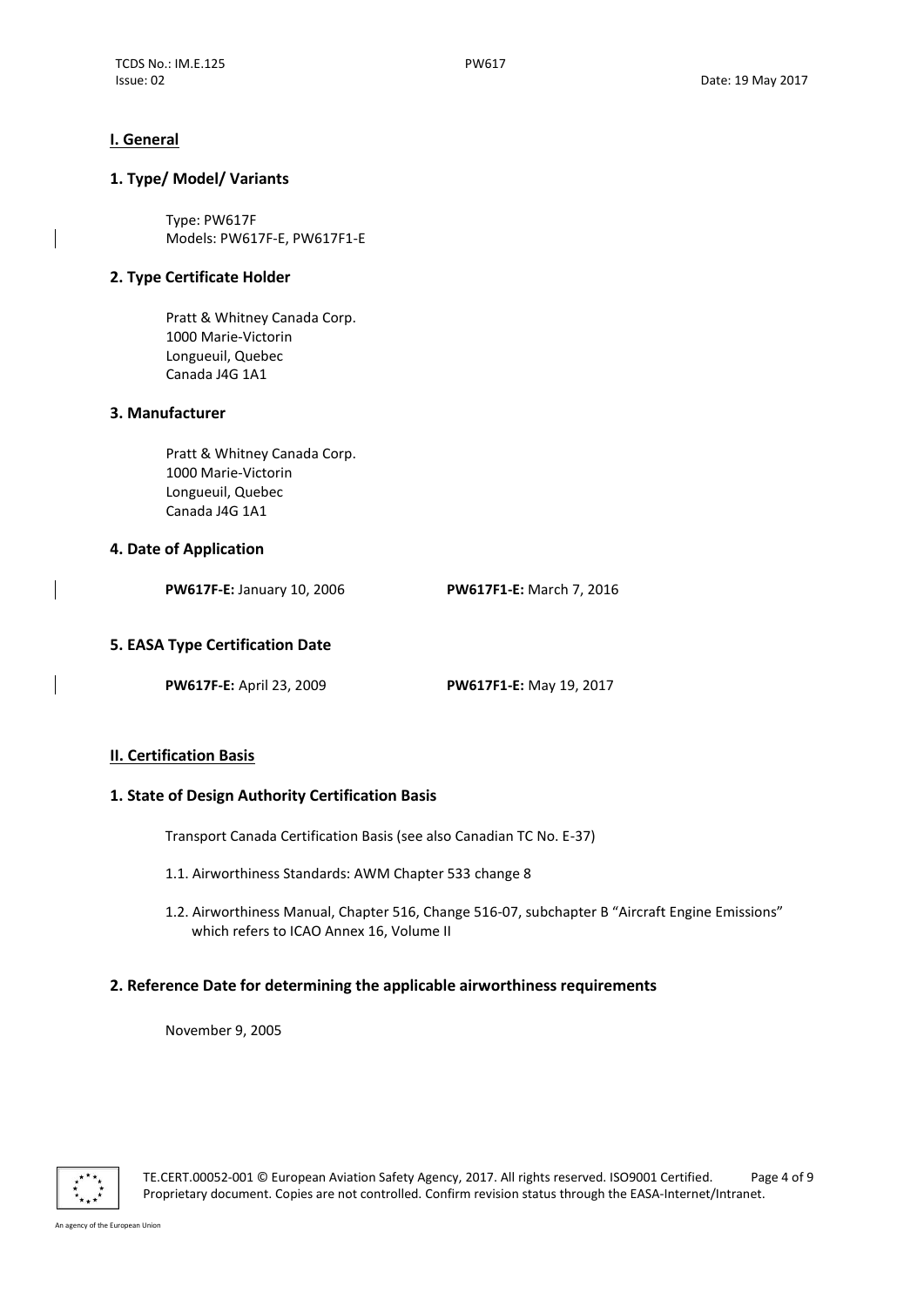## <span id="page-4-0"></span>**3. EASA Certification Basis**

## <span id="page-4-1"></span>**3.1. Airworthiness Standards**

CS-E effective 24 October 2003

## <span id="page-4-2"></span>**3.2. Special Conditions (SC)**

none

## <span id="page-4-3"></span>**3.3. Equivalent Safety Findings**

none

### <span id="page-4-4"></span>**3.4. Deviations**

none

## <span id="page-4-5"></span>**3.5. Environmental Protection**

ICAO Annex 16, Volume II, Part II, Chapter 2 – Fuel Venting ICAO Annex 16, Volume II, Part III, Chapter 2 – Emissions

## <span id="page-4-6"></span>**III. Technical Characteristics**

### <span id="page-4-7"></span>**1. Type Design Definition**

The PW617F-E Engine Type Design is defined in PW617F-E Engine Assembly Drawing 35C3100 Rev. J and subsequent revisions.

The PW617F1-E Engine Type Design is defined in PW617F1-E Engine Assembly Drawing 35C6500 Rev. A and subsequent revisions.

### <span id="page-4-8"></span>**2. Description**

Two Spool Turbofan Engine consisting of a single front fan driven by a single stage fan turbine, 1 stage mixed flow and one stage centrifugal high pressure compressor driven by a single stage high pressure turbine; reverse flow combustor; accessory gearbox and dual channel Full Authority Digital Control System (FADEC).

### <span id="page-4-9"></span>**3. Equipment**

see Installation Manual

## <span id="page-4-10"></span>**4. Dimensions**

The maximum diameter of the engine is about 750 mm Engine length is about 1360 mm



TE.CERT.00052-001 © European Aviation Safety Agency, 2017. All rights reserved. ISO9001 Certified. Page 5 of 9 Proprietary document. Copies are not controlled. Confirm revision status through the EASA-Internet/Intranet.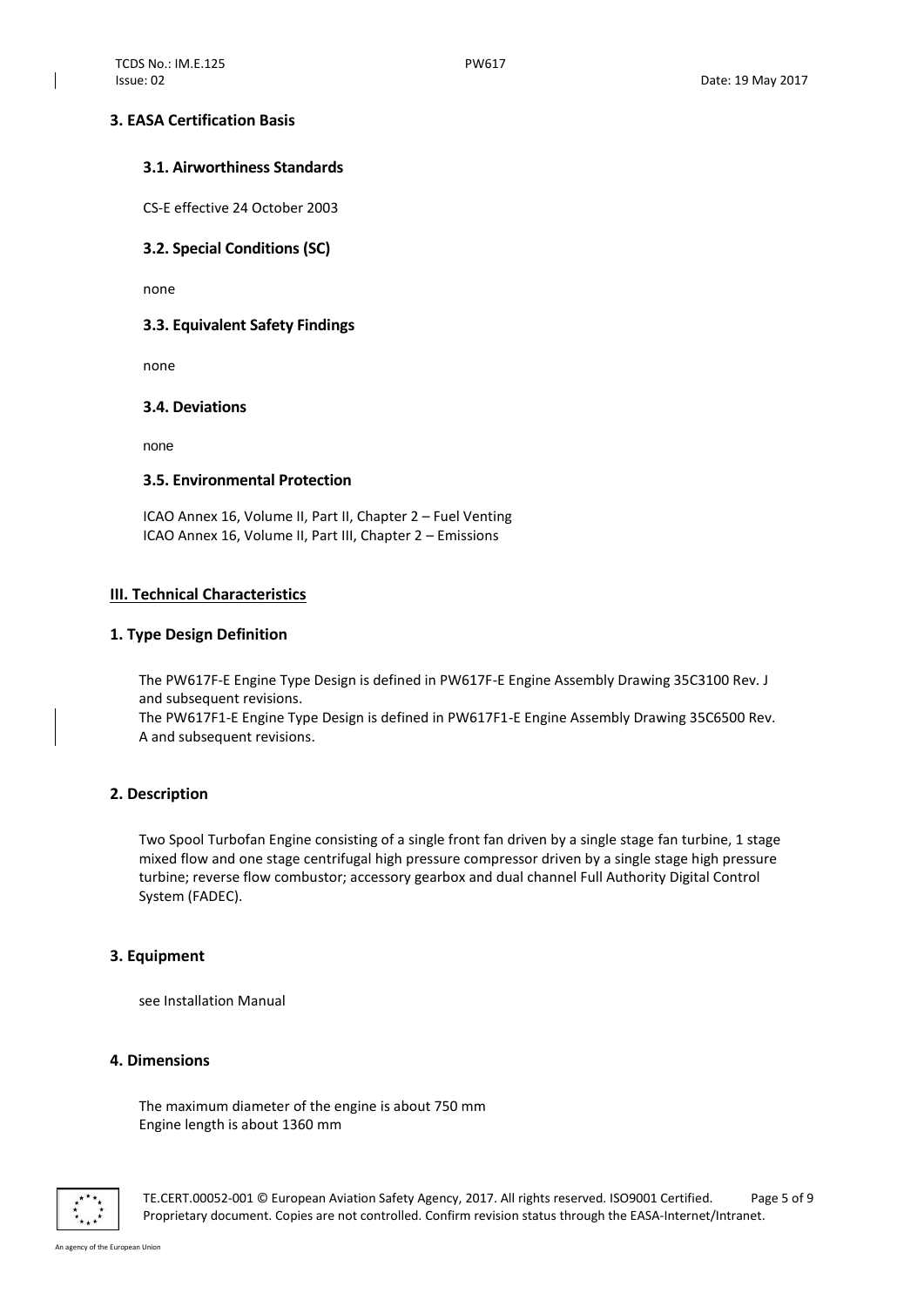## <span id="page-5-0"></span>**5. Dry Weight**

172kg

## <span id="page-5-1"></span>**6. Ratings**

|                        | <b>PW617F-E</b> | <b>PW617F1-E</b> |
|------------------------|-----------------|------------------|
| Take-off (see note 8): | 809.6 daN       | 841,1 daN        |
| Normal Take-off:       | 749.5 daN       | 768.6 daN        |
| Max. Continuous:       | 710.8 daN       | 756,6 daN        |

## <span id="page-5-2"></span>**7. Control System**

The PW617F-E engines are equipped with a FADEC system EEC P/N 35C4812-01 or later approved standard. 35C3890 is the System Component Identification Drawing (SCID) which includes all elements of the control system.

The PW617F1-E engines are equipped with a FADEC system EEC P/N 35C6423-01 or later approved standard. 35C6426 is the System Component Identification Drawing (SCID) which includes all elements of the control system.

## <span id="page-5-3"></span>**8. Fluids (Fuel, Oil, Coolant, Additives)**

Approved fuel and oil types are listed in the Maintenance Manual.

### <span id="page-5-4"></span>**9. Aircraft Accessory Drives**

see Installation Manual, Chapters 1.2, 2,7, 2.11

## <span id="page-5-5"></span>**10. Maximum Permissible Air Bleed Extraction**

Refer to Installation Manual, Section 2.12

## <span id="page-5-6"></span>**IV. Operating Limitations**

### <span id="page-5-7"></span>**1. Temperature Limits**

Interturbine Temperature [°C]:

|                 | <b>PW617F-E</b> | <b>PW617F1-E</b> |
|-----------------|-----------------|------------------|
| Take-off        | 845             | 845              |
| Normal          | 830             | 830              |
| Take-off        |                 |                  |
| Max. Cont.      | 830             | 830              |
| <b>Starting</b> | 950             | 950              |
| Maximum         |                 |                  |
| Inadvertent     |                 |                  |
| Overtemp.       |                 |                  |
| (20sec.)        | 862             | 862              |



TE.CERT.00052-001 © European Aviation Safety Agency, 2017. All rights reserved. ISO9001 Certified. Page 6 of 9 Proprietary document. Copies are not controlled. Confirm revision status through the EASA-Internet/Intranet.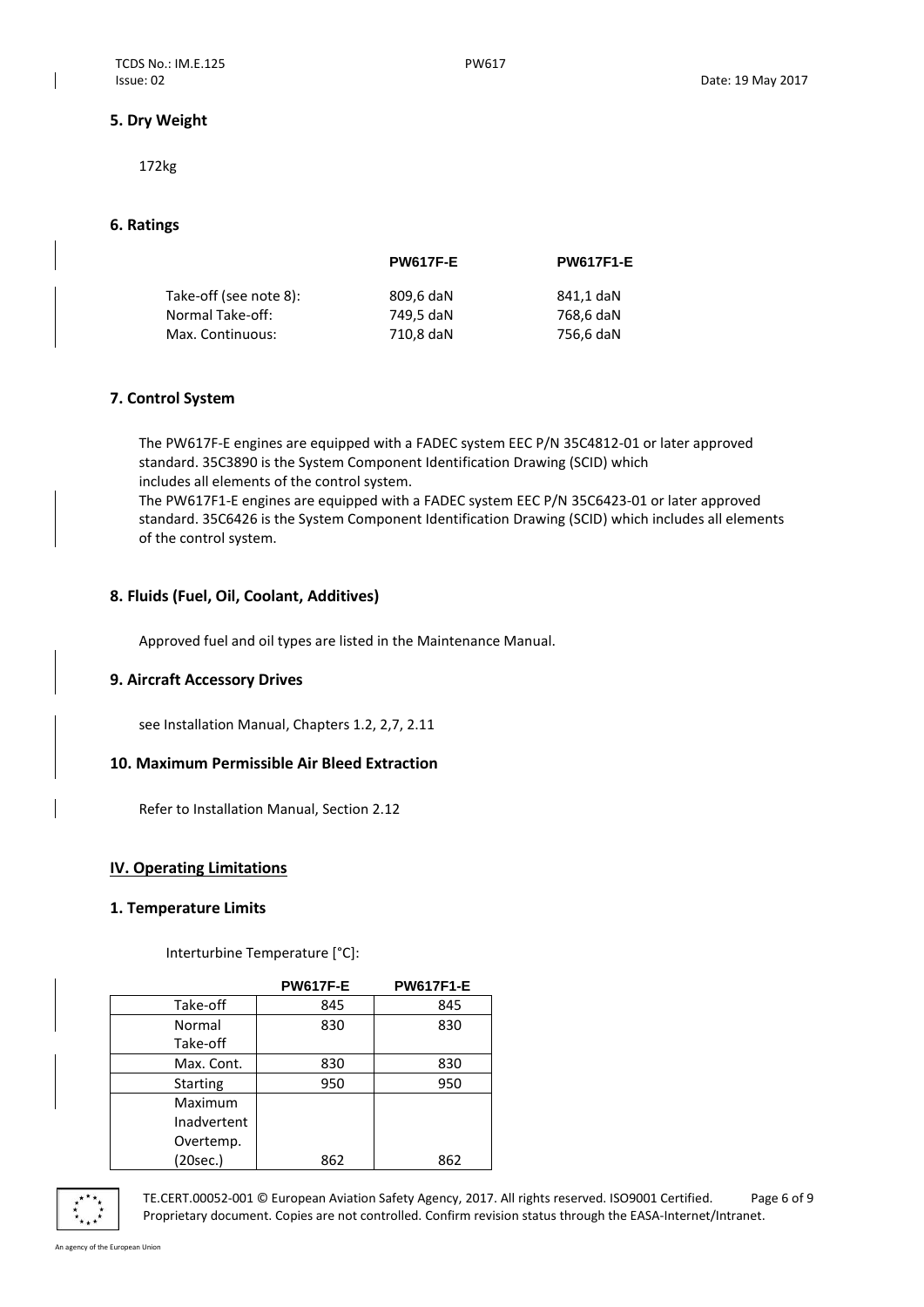#### **Fuel Temperatures:** refer to section 7.3 of Installation Manual

The minimum fuel inlet temperature for starting is that equivalent to a fuel viscosity of 12 centistokes, provided the fuel inlet temperature is at least 9°F (5°C) warmer than the specification freeze point. A fuel viscosity of 12 centistokes typically equates to -40°F (-40°C) for kerosene ty pe fuels and -65.2°F (-54°C) for wide cut type fuels.

**Oil Temperatures:** refer to Table 2-1 (PW617F-E) and Table 2-2 (PW617F1-E of Installation Manual) -40°C for starting / ground idle 14°C to 130°C for T/O and max. continuous

## <span id="page-6-0"></span>**2. Speed Limits**

Permissible Rotational Speeds [min-1 ]:

|                 | <b>PW617F-E</b> | <b>PW617F1-E</b> |  |
|-----------------|-----------------|------------------|--|
| N <sub>1</sub>  | 19845           | 19845            |  |
|                 | (100%)          | (100%)           |  |
| Transient(20s)  | 20043           | 20043            |  |
|                 | (101%)          | (101%)           |  |
| N <sub>2</sub>  | 40200           | 40676            |  |
|                 | $(100, 4\%)$    | (101, 6%)        |  |
| Maximum         |                 |                  |  |
| Inadvertent     | 40840           | 41316            |  |
| Overspeed (20s) | (102%)          | $(103, 2\%)$     |  |

#### <span id="page-6-2"></span><span id="page-6-1"></span>**3. Pressure Limits**

## **3.1 Fuel Pressure**

Refer to Installation Manual, Section 7.2 43kPa above true vapour pressure or 14kPa above ambient whichever is greater at FMU inlet

#### <span id="page-6-3"></span>**3.2 Oil Pressure**

Refer to Installation Manual, Table 2-1 (PW617F-E) and Table 2-2 (PW617F1-E)

### <span id="page-6-4"></span>**4. Oil capacity, consumption limit**

Max. allowable oil consumption: 54,4 g/h Total oil capacity: 3,79 L Usable oil capacity: 0,89 L



TE.CERT.00052-001 © European Aviation Safety Agency, 2017. All rights reserved. ISO9001 Certified. Page 7 of 9 Proprietary document. Copies are not controlled. Confirm revision status through the EASA-Internet/Intranet.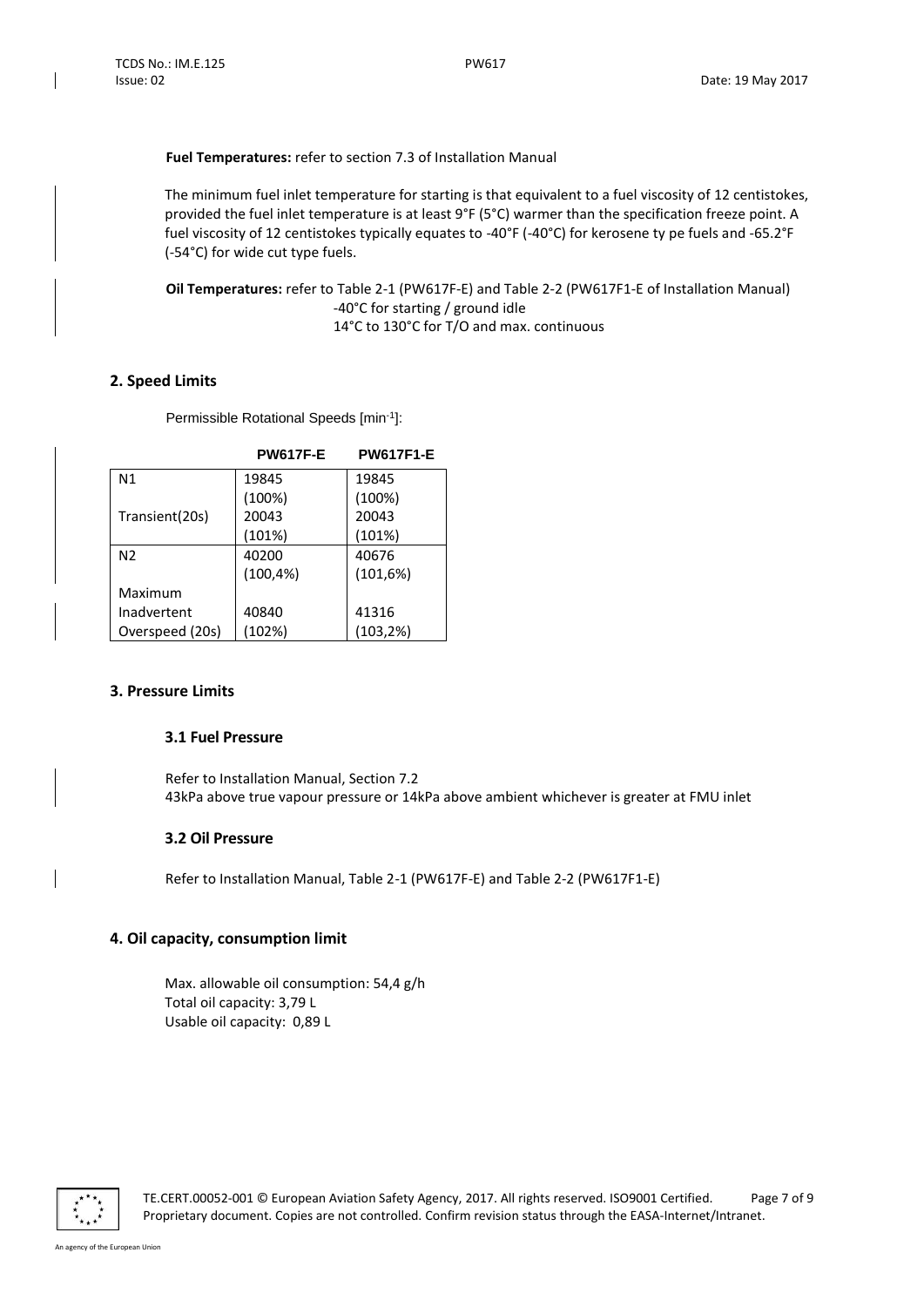## <span id="page-7-0"></span>**V. Operating and Service Instructions**

|                                      | PW617F-E / PW617F1-E  |
|--------------------------------------|-----------------------|
| 1. Line Maintenance Manual:          | P/N 3072696           |
| 2. Maintenance Manual:               | P/N 3072162           |
| 3. Overhaul Manual:                  | P/N 3072163           |
| 4. Installation Manual:              | ER 6331 <sup>1)</sup> |
| 5. Airworthiness Limitations Manual: | P/N 3072699           |

### <span id="page-7-1"></span>**VI. Notes**

- 1. The Critical Parts Life Limits are included in the Airworthiness Limitations Manual P/N 3072699.
- 2. The engine ratings are based on dry sea level static ICAO standard atmospheric conditions, no external accessory loads and no airbleed. The quoted ratings are obtainable on a test stand with the specified fuel and oil, and using the exhaust duct and intake bellmouth specified in the Intallation Manual.
- 3. The Engines are approved for multiple engine installation only.
- 4. HIRF and Lightning conformance and installation requirements are provided in Section 8.3 of the Installation Manual.
- 5. The software contained in the Electronic Engine Control has been designed, developed, tested and documented in accordance with the provisions of the Critical Category, Level A of RTCA/DO178B
- 6. The engines are not approved for operation with a Thrust Reverser.
- 7. The Electronic Control Unit has not been fire tested and therefore must not be installed in a designated fire zone.
- 8. The take-off ratings that are normally limited to 5 minutes duration may be used for up to 10 minutes for OEI operations without adverse effects upon engine airworthiness. Such operations are anticipated on an infrequent basis and no limits or special inspections have been imposed.
- 9. The PW617F-E and PW617F1-E Electronic Controls are approved with Time Limited Dispatch (TLD). Aircraft considerations are contained in the Installation Manual. The dispatch criteria and time limits are contained in the Airworthiness Limitations Manual P/N 3072699.
- 10. The engines include provisions for automatic power increase. The limitations stated for normal takeoff are to ensure that the maximum take-off limitations are not exceeded in the event of an automatic power increase to maximum take-off power. Normal Take-off is the thrust normally set for take-off during everyday engine operation. The total time during which take-off thrust may be used is limited to five minutes per flight. Refer to Installation Manual.
- 11. Refer to Section 1 of the Installation Manual for Safety Analysis assumptions.

1) covers the Operating Instructions



TE.CERT.00052-001 © European Aviation Safety Agency, 2017. All rights reserved. ISO9001 Certified. Page 8 of 9 Proprietary document. Copies are not controlled. Confirm revision status through the EASA-Internet/Intranet.